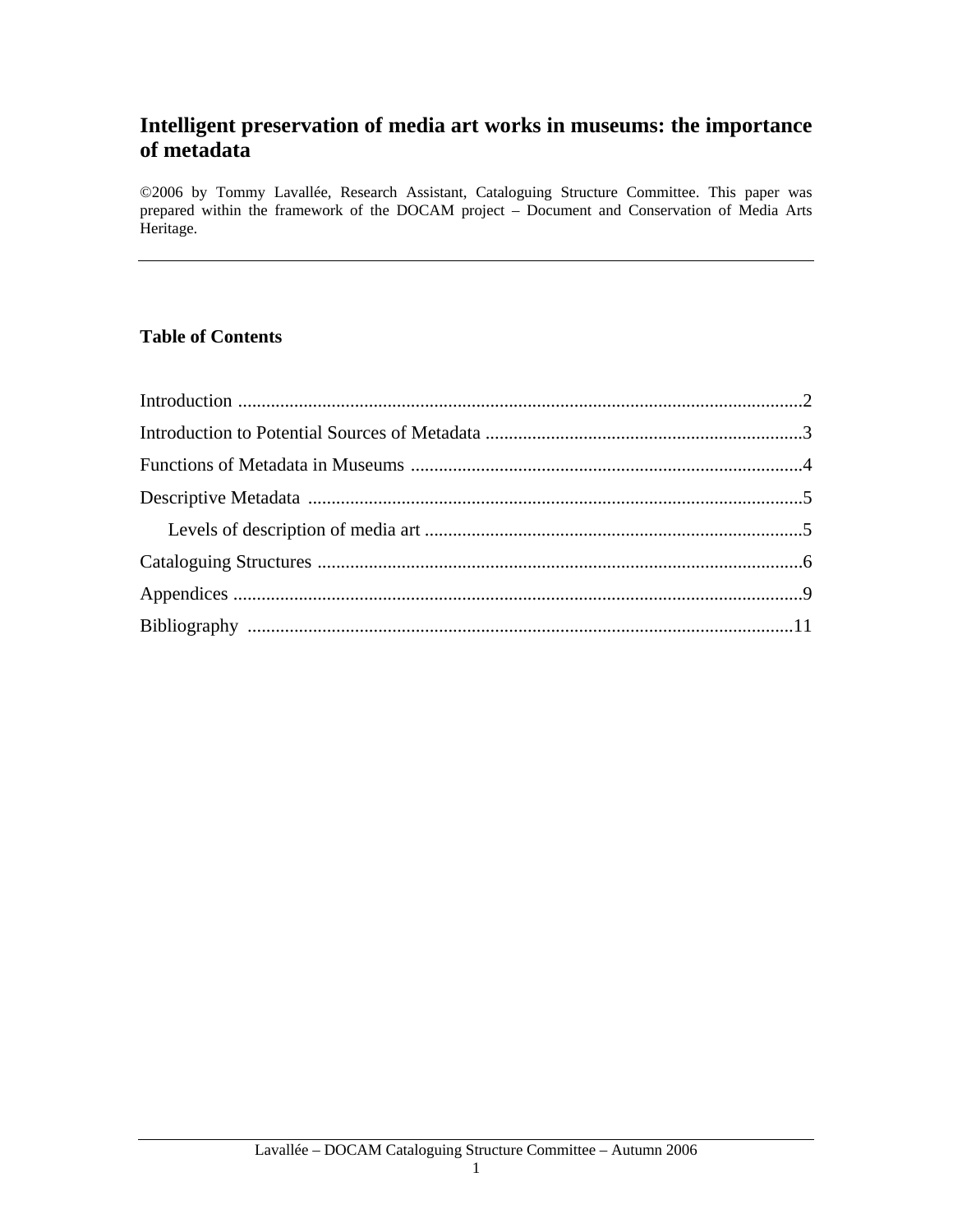### **Introduction**

In the autumn of 2006, I had the opportunity to work as a research assistant with the Cataloguing Structure Committee of the DOCAM project "Documentation and Conservation of Media Art Heritage" at the Musée d'art contemporain de Montréal for the collections archivist, Anne-Marie Zeppetelli. We had to develop a methodology, based on case studies, for cataloguing media art that could provide the groundwork for a practical guide for the museum community. We were thus led to think about the importance for museums of documentation for the intelligent preservation of media art. This report is a reflection on the various issues that emerged from this work.

Documentation (interviews with artists, analytical texts about works, lists of elements of works, technical dossiers, specifications, etc.) serves to bring together informational details about works – these are metadata. We will thus try to examine metadata in greater depth by analyzing the various elements that must be taken into account in order to manage them well.

The sources and function of metadata will be identified through raising issues and providing examples to illustrate the role of metadata. In addition, a section of the paper will deal more specifically with the question of descriptive metadata by outlining levels of description of media art. The report concludes with an overview of cataloguing structures currently used in some museums and the fields that we feel should be further developed. Lastly, some standards will be defined in order to present new approaches to consider.

#### *Metadata: a definition*

We begin by describing what we mean by the term "metadata". Generally speaking, the term is used to describe a structured set of information that describes a resource. In the context of this paper, we will consider details about the physical objects in museum collections (like the information gathered together in a collections management file) such as metadata. Our approach will thus be more comprehensive than that of the Canadian Heritage Information Network according to which metadata can be of three kinds (CHIN, 2006):

1. Descriptive metadata (about the content) that serve to locate and identify a work. They provide information on resources including the name of the author (creator), title, materials, date of creation, etc.

2. Administrative metadata that contain legal or storage information.

3. Technical metadata with details about materials and the structure of a work.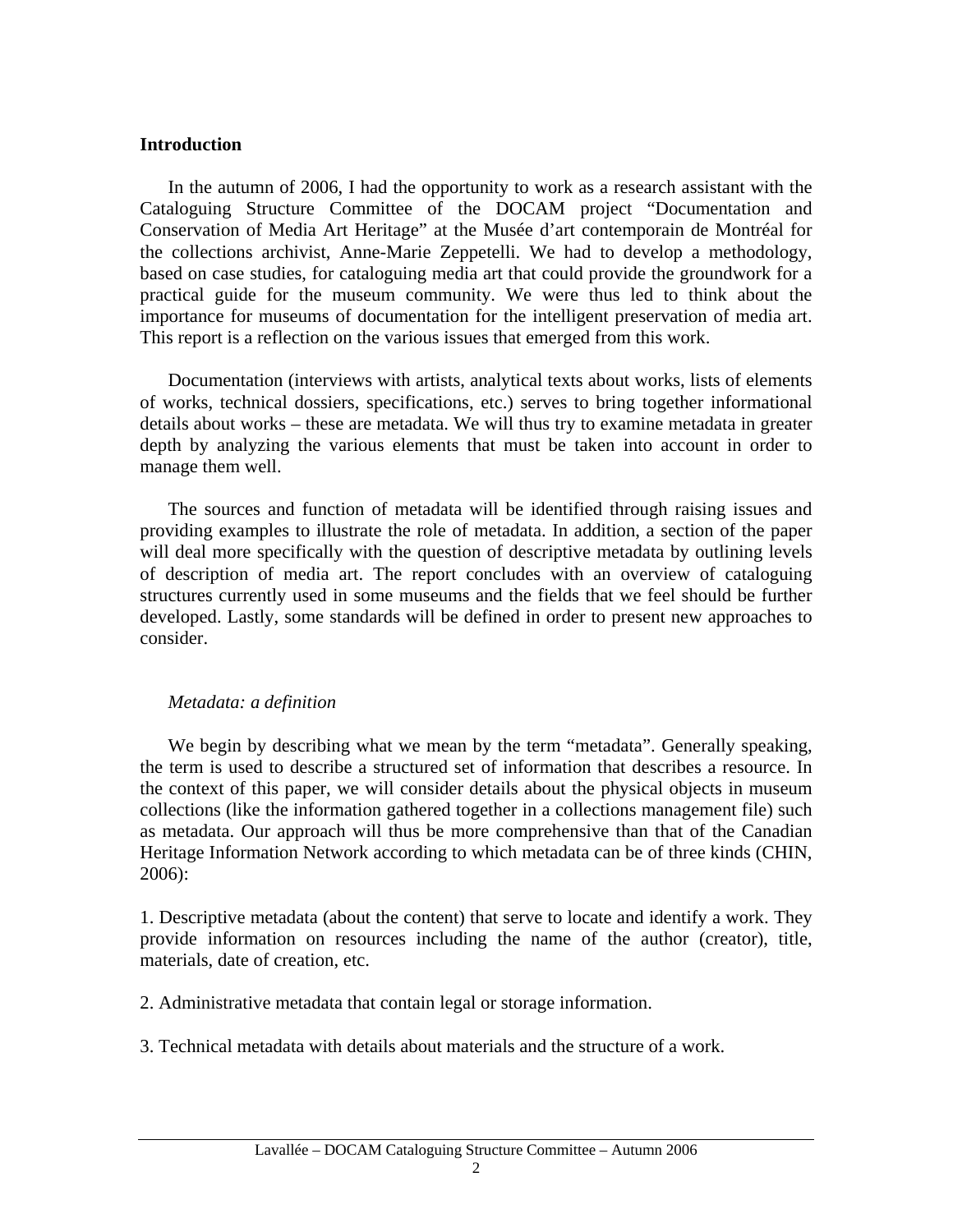#### **Introduction to Potential Sources of Metadata**

Works themselves are probably the best sources of information, or at least the most reliable ones, for technical details such as physical dimensions, the duration of audio or visual elements, and many others. We should ask, however, whether it is really necessary to document everything. Is it, for example, relevant to photograph every element of a work, even those components not integral to it but only there for functionality? Our answer is that ideally we should really document everything. Indeed, contextual elements become metadata, information that tells us about the structure of data, their relationships and their content.

We thus need to know about and to document the state of a work of art at the moment of its creation on conceptual as well as technical levels. For example, we could note which technologies were used to create a work and to update it later if that were relevant. We could document the various components of a work by describing their features (degree of variability, visibility of equipment, whether hand-made or of commercial manufacture, etc.) and how they work (interactive, transformational, action, movement, etc.).<sup>1</sup> In fact, each version should be documented when a work varies from one exhibition to another or when each expression of the work is different from a preceding one. Each change must thus be dated and described in detail (authority, type of change, reason, impact).

In the case of works that are constantly moving, it becomes even more difficult to preserve its authenticity or to determine at which point different versions, mutations or transformations should be captured. For example, an interactive work that changes in reaction to visitors does not have an ideal and authentic static form. As Duranti notes (2004, 2):

To generate preservable works in such systems, we need to ascertain a) how user input affects the creation and form of electronic materials, and b) if and when the interactive system and its inherent functionality need to be preserved for those works to remain meaningful and authentic.

This would not allow us later to recreate a copy of the work but rather to create an environment (behaviour and features) faithful to the one in which the work was originally experienced. This information will thus enable us to preserve a work's performance intentionality.

In this, artists and their assistants are important sources of information. Artists are best placed to tell us about the artistic intention of a work, the way it was constituted, its various components, details about an exhibition as well as the impressions they want to leave with spectators. There are several possible forms of dialogue between museums and artists.

 $\overline{a}$ 

<span id="page-2-0"></span><sup>&</sup>lt;sup>1</sup> This information has been adapted from the typological grid produced by the DOCAM Conservation Committee.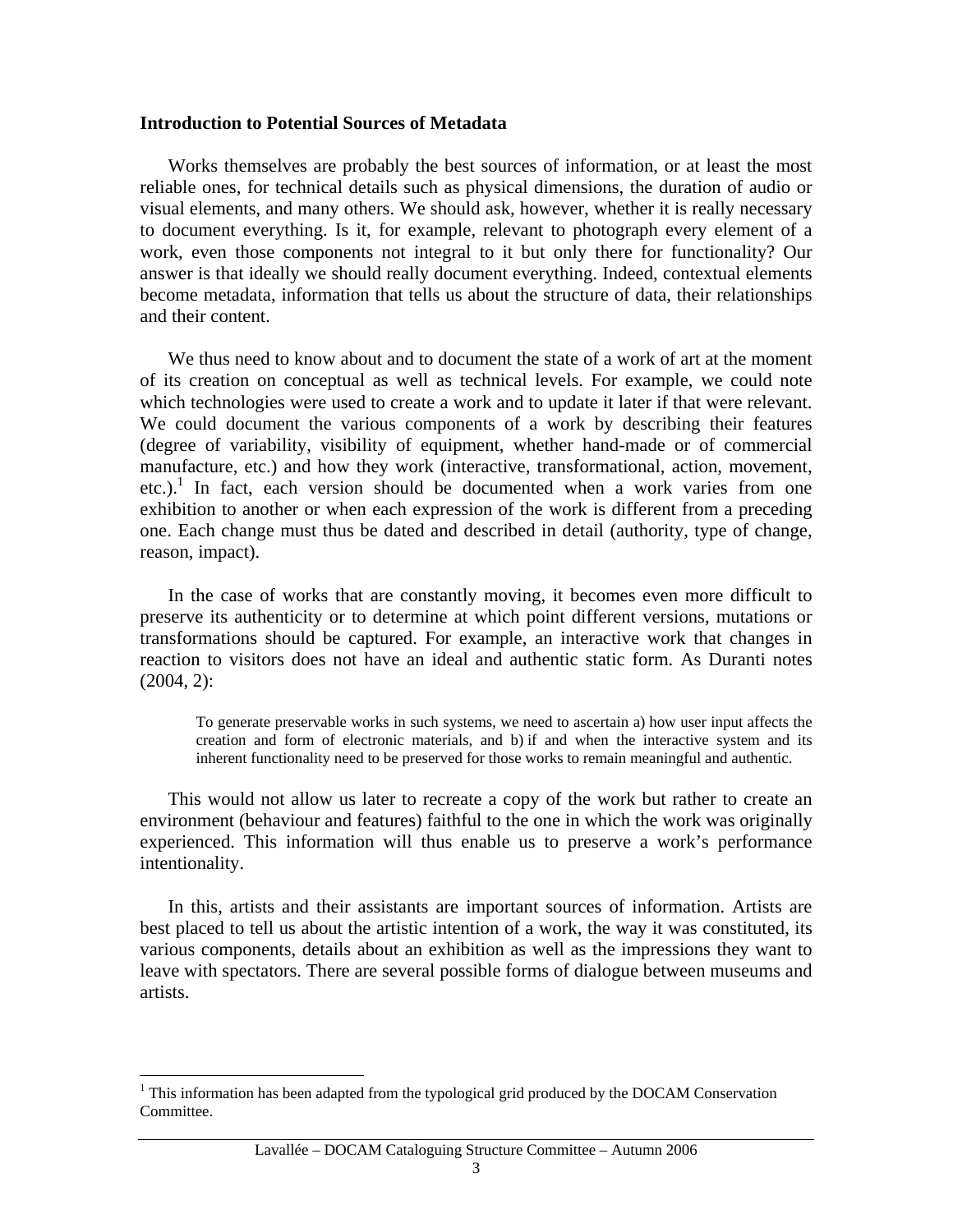In its way, the *Variable Media* questionnaire is intended to be a structure for the collection of information on media art. It is comprised of "a matrix of preferences translated into fluid digital format that creators and those who preserve works of art will be able to freely share" (Depocas, Ippolito and Jones 2003, 52). The ultimate objective of the questionnaire is to integrate this information in a multi-institutional database that will allow institutions that bring together a collection to share or to compare data beyond genres and works (Depocas, Ippolito and Jones 2003, 47-48).

Even though a few institutions may have set up structures for formatted dialogue like the questionnaire that is usually filled in at the time a work is acquired, we should not ignore the many more informal exchanges that often take place during the life of a work. E-mail, fax and other forms of rapid communication should be preserved in the same way as official documents because they often contain information on problems encountered and solutions agreed to. We believe that relevant information should be extracted and formatted in order to integrate it into museum collection management files to better reflect reality.

Furthermore, documents about the installation and maintenance of a work, for example a technical file, are also essential sources of information. Thus designs, diagrams, illustrations and other visual documents about a work should be digitized, identified (authority, date, description), and integrated into the database. The aim here is to centralize information to make timely retrieval easier.

Specialized literature is also a potential source of metadata. Exhibition catalogues, scholarly art journals, criticism, reports of exhibitions and other review articles often contain descriptions of a work by specialists in the field. Moreover, they can sometimes reveal impressions of a work and thus reflect the experience of spectators, providing iconographic and iconological analyses of a work.

#### **Functions of Metadata in Museums**

The functions of metadata presented here are not only limited to the distinctive features of media art. As CHIN has indicated (CHIN 2006), metadata can serve to manage collections (whether they are available for loan, conservation treatment, etc.), to describe or identify objects for security purposes or research in databases (metadata on the creator or the title of a work, the physical description of an object, etc.) and to document the use of an object by the museum (metadata on exhibitions in which the object has been shown, etc.).

There is thus no doubt about the usefulness of metadata about works of art. Metadata help to produce catalogues of works in a collection. Moreover, if information is detailed enough about each work and integrated in a collections management system, it thus becomes possible to search for works within a collection using a variety of points of entry. In this way, a museum could index all works with a particular specific element. For example, if we learn that slide projectors are no longer being manufactured, a curator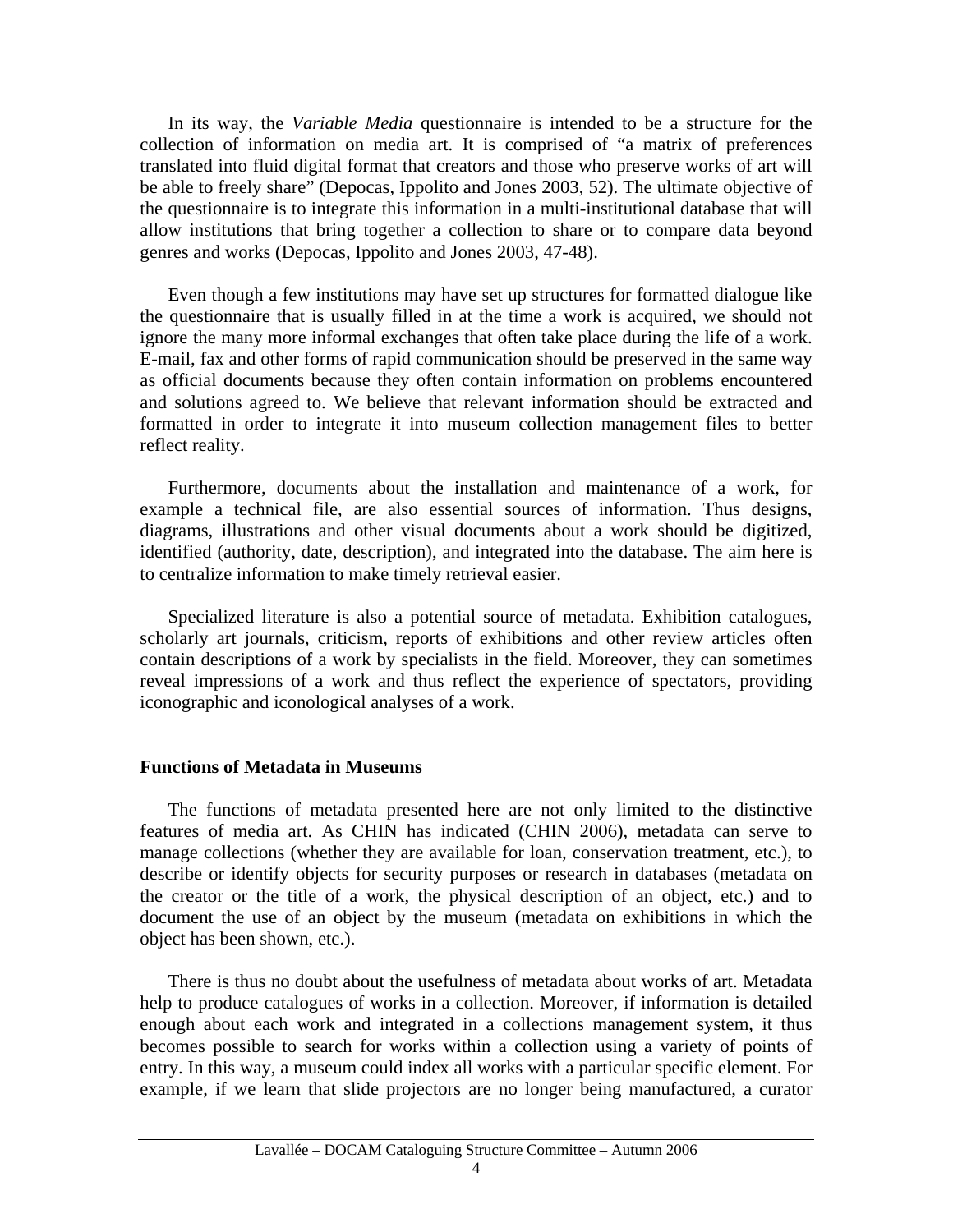could identify the number of works affected by this situation and decide on the best solution to the problem and quickly calculate related costs.

Metadata also play a role in the restoration and reinstallation of a work. Proper documentation of works ensures their longevity as long as information is complete and up-to-date. In this respect, technical dossiers play a key role. Moreover, the disappearance or loss of documentation as a result of mismanagement of a work may mean that it would be impossible to recreate it as Duranti notes (2004, 3):

Inadequate record management practices have already precipitated the disappearance of many records pertaining to art that depended upon now obsolete software and hardware for their continued existence, including interactive musical materials, art works situated in virtual environments, and other performance works whose essential parameters were insufficiently documented to allow for their recreation.

Thus the action of documenting a work is closely related to any media art conservation strategy. Moreover, besides helping to maintain, reinstall, restore and even recreate a work, comprehensive documentation also serves as evidence of a work when it is no longer functional. As Alain Depocas notes (2001), "given the huge volatility of many new media and digital art projects, this documentation may often be the only remaining trace of the work."

#### **Descriptive Metadata**

#### *Levels of description of media art*

Having attempted to show how important it is to collect information on the context of the creation and presentation as well as of the elements of works of media art, we will now tackle why it is important not to overlook their content.

Media art, although made up of disparate elements like CRT displays, multiple cables, electronic circuits and other elements not normally associated with so-called traditional art, may still be indexed by content and thus by subject.

That said, an analysis by subject presents a real difficulty since a work of art may have a number of different meanings. The artist Erwin Panofsky groups these meanings in three categories: pre-iconographic, iconographic and iconological.

The pre-iconographic level, often described as *ofness* (Turner 1998, 13), corresponds to the description of objects or the action represented in the work. This first level answers the question: What is the work? The next, the iconographic level *aboutness*, concerns the interpretation of objects or the actions represented in a work. At this level, one needs to know about social conventions in order to determine the meaning of what is represented in relation to what the work is about. These first two levels correspond, according to Turner (1998, 13), "to the ideas of denotation (first level) and connotation (second level) used in semiology." Lastly, the third level of analysis by subject, the iconological level,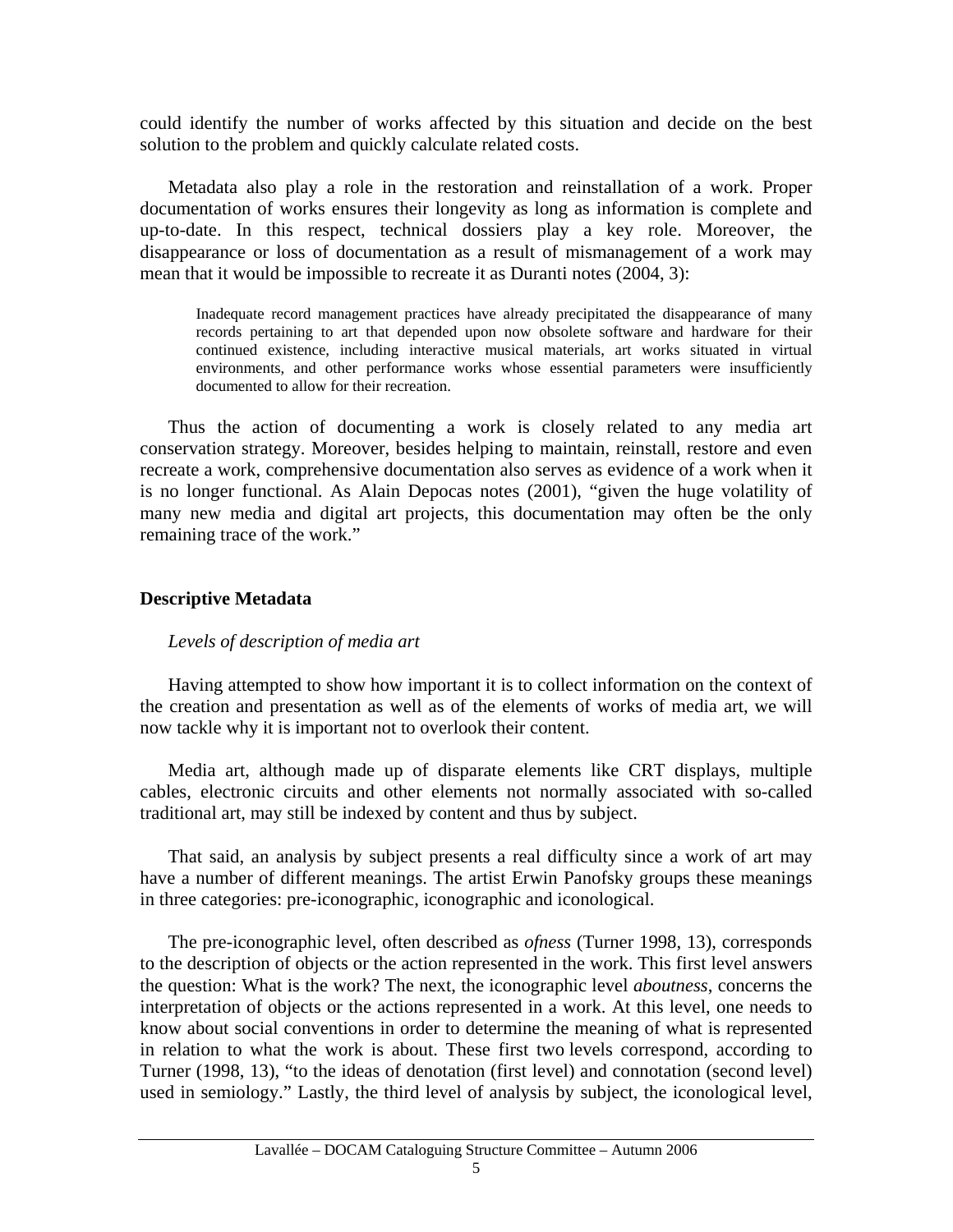helps to distinguish among the many meanings that a work may have that are created more or less consciously. For this level of analysis, it is necessary to have recourse to art specialists (art historians, connoisseurs, scholars, etc.) that possess the required knowledge to extract these subtle elements of meaning that are often open to interpretation.

## **Cataloguing Structures**

It goes without saying that data on works of art should be formalized. Each museum needs to develop a policy defining the standards according to which information will be structured. This notion must also be applied to cataloguing data that, as Jean Gagnon notes (1999, 5), "are still too often not very precise or even appropriate for works with electronic and digital elements."

As has been previously noted, there are currently no good practical cataloguing guides that take account of the special nature of media art even though such works have been included in museum collections in Canada since the 1960s.

The Société des musées québécois makes available in hardcopy or online a documentation guide from the Info-Muse Network called *Documenting Your Collections*.

Originally published in 1992 [it…] has been updated regularly. The publication has become a priority reference tool for the majority of Quebec stakeholders interested in collection documentation. The guide suggests a documentation system adapted to different types of collections and allows a selection of information and provides precise rules about the way information is organized and recorded.

Although it is updated frequently, the guide still does not have cataloguing fields that are tailored to media art in particular (see Appendix 1). We will thus consider the various features presented by Richard Rinehart in his article "A System of Formal Notation for Scoring Works of Digital and Variable Media Art" to define an ideal documentation model for media art:

- It is appropriate for the content and the aims it is serving.
- It reflects the nature of media art.
- It must be able to describe the work not only as an object but also as an event or an activity that could include human or automated action.
- It must not only contain information on the location and the type of files or objects but also their behaviour, interaction, possible choices, contingencies, existing variables.
- Without necessarily describing the artistic process, there must be at least a means to understand the work as a set of intentions expressed by parameters and manifested either as a product or an event.
- It should present various levels of intervention and choice within the work.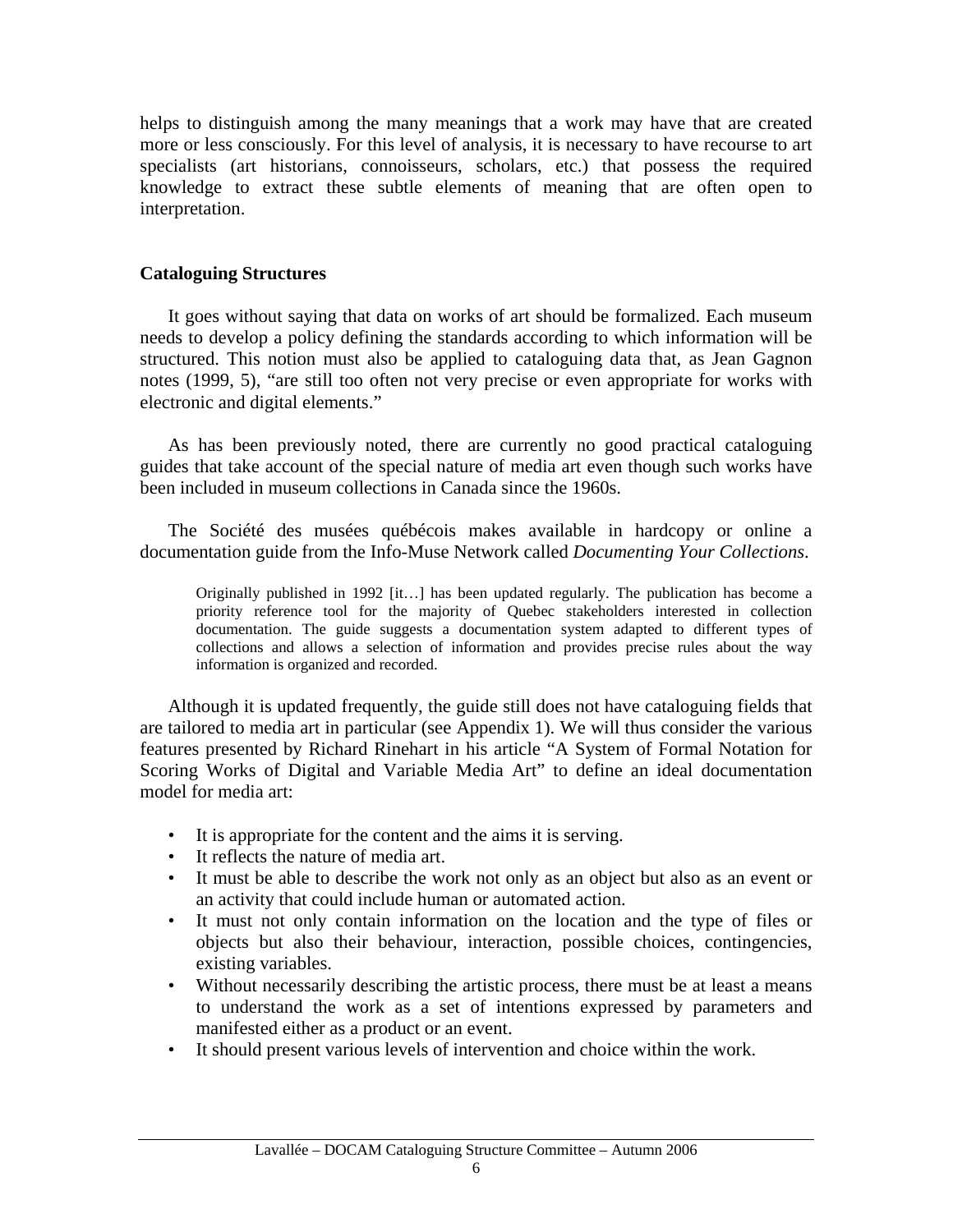- The document that results from these recommendations should allow the work to be recreated or re-performed (major difference with the classical model of cataloguing or management of metadata).
- This "system of formal notation" as Rinehart calls it should be able to describe all kinds of art whether digital, physical or a combination of both.
- The different structures and substructures (components of components) should also be clearly presented.
- The model notation should be compatible with other description standards used by cultural institutions so that media art managed using this model is not marginalized and can coexist within various systems.
- Standardization should not change the flexibility that responds to institutional needs in terms of descriptive practice.
- Language must be integrated at two levels: the first, corresponding to natural language for ease of comprehension and a second, artificial, encoded language that allows for the computerization of data.

A number of initiatives are already under way to include these features in documentation systems specifically designed for media art. In their own way, projects like "Preservation and Archival of Newmedia and Interactive Collections (PANIC)" developed by researchers at the University of Queensland in Australia, "Capturing Unstable Media Conceptual Model (CMCM)" developed by the V2\_ organization in the Netherlands or the "Media Art Notation System", a conceptual model developed by the *Archiving the Avant-Garde* project all include the features of the ideal model as presented by Rinehart. However, they have developed these systems according to the respective interests of the projects rather than for general agreement by the variety of museums that own works of media art. Indeed, attention is focused more specifically on digitized art than on media art in general. These models have been based on the possibilities provided by Web semantics, on XML language and on certain already existing standards developed to respond to the needs of organizations for metadata with respect to audio, visual or multimedia resources.

For the time being, since documentation models designed specifically for media art have not yet been introduced or are not relevant, museums that own media art have, in the best cases, adapted their cataloguing structure to integrate these works in their collections.

In November 2006, the results of a survey carried out by the members of the DOCAM Cataloguing Structure Committee, a research group in the documentation and conservation of media art heritage, were released. The survey, covering documentation methods, more particularly interviews of artists, acquisition contracts and cataloguing forms, was sent to a number of museums around the world to gain an overview of existing practices with respect to the documentation of media art. It is regrettable, however, that a number of major players in media art conservation were not represented. For example, the Tate Modern in London, the Museum of Modern Art in New York (MoMA), and the San Francisco Museum of Modern Art (SFMoMA) were not targeted by this survey. In contrast, their *Media Matters* consortium project to be found on the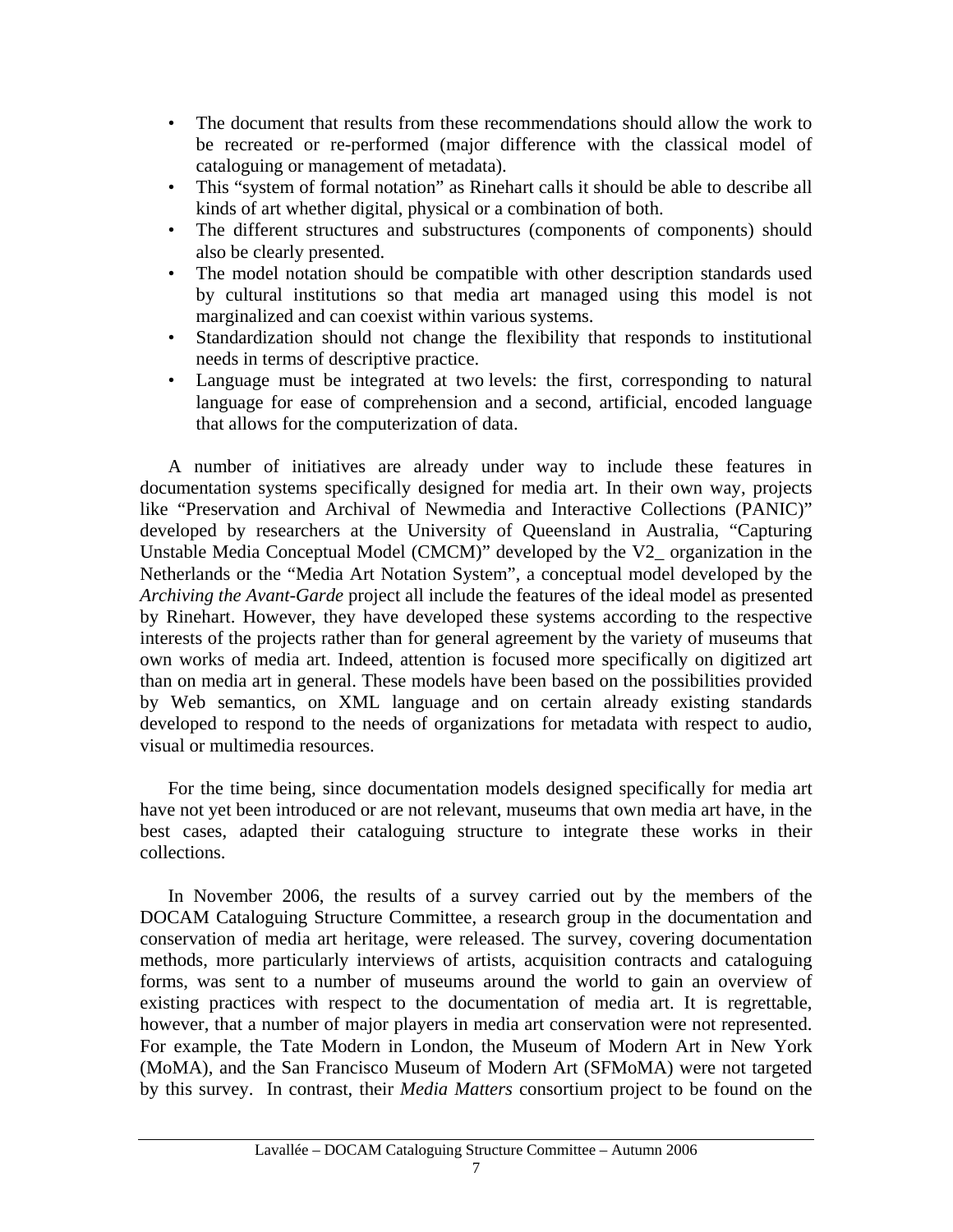Tate Modern Web site provides an interesting perspective on their thinking and working methods in relation to the preservation of media art.

For most of the respondents, media art was considered to be work requiring a different treatment from the rest of a collection. Nonetheless, institutions most often felt that they could not change their cataloguing method. In reality, media art only represented a fraction of their collections and respondents were unable to access the resources needed to introduce systems specifically designed for media art. As a result, museums must work with the tools they already have and maximize the possibilities that their own collection management systems afford, usually fairly flexible databases.

The Musée d'art contemporain de Montréal is an example that highlights this museum practice related to media art. The museum decided that while it would retain the collection management system it used for all works, a greater level of detail should be developed to systematically include specific information on the elements of a work. For example, it would be possible to integrate programming language, types of software, sound compression systems, video, etc. for works with computerized components. Although this approach was implemented some time ago, only a few works have been documented in this way.

It is worth pointing out that it is difficult to change documentation work habits in a field that must often deal with very tight exhibition deadlines and increasingly constrained budgets. It is essential, however, to encourage this practice and thus to promote the importance of good documentation.

Data are important for the effective preservation of this type of work. Nonetheless, we are aware that, given the continuous growth in media art, this kind of exhaustive documentation is a huge undertaking that some may find overly tedious. Even if the importance of this kind of documentation as suggested in the paper requires resources and may involve additional costs, we maintain that in the long term such documentation could provide a more accurate presentation of works, promote better preservation or even ensure their future.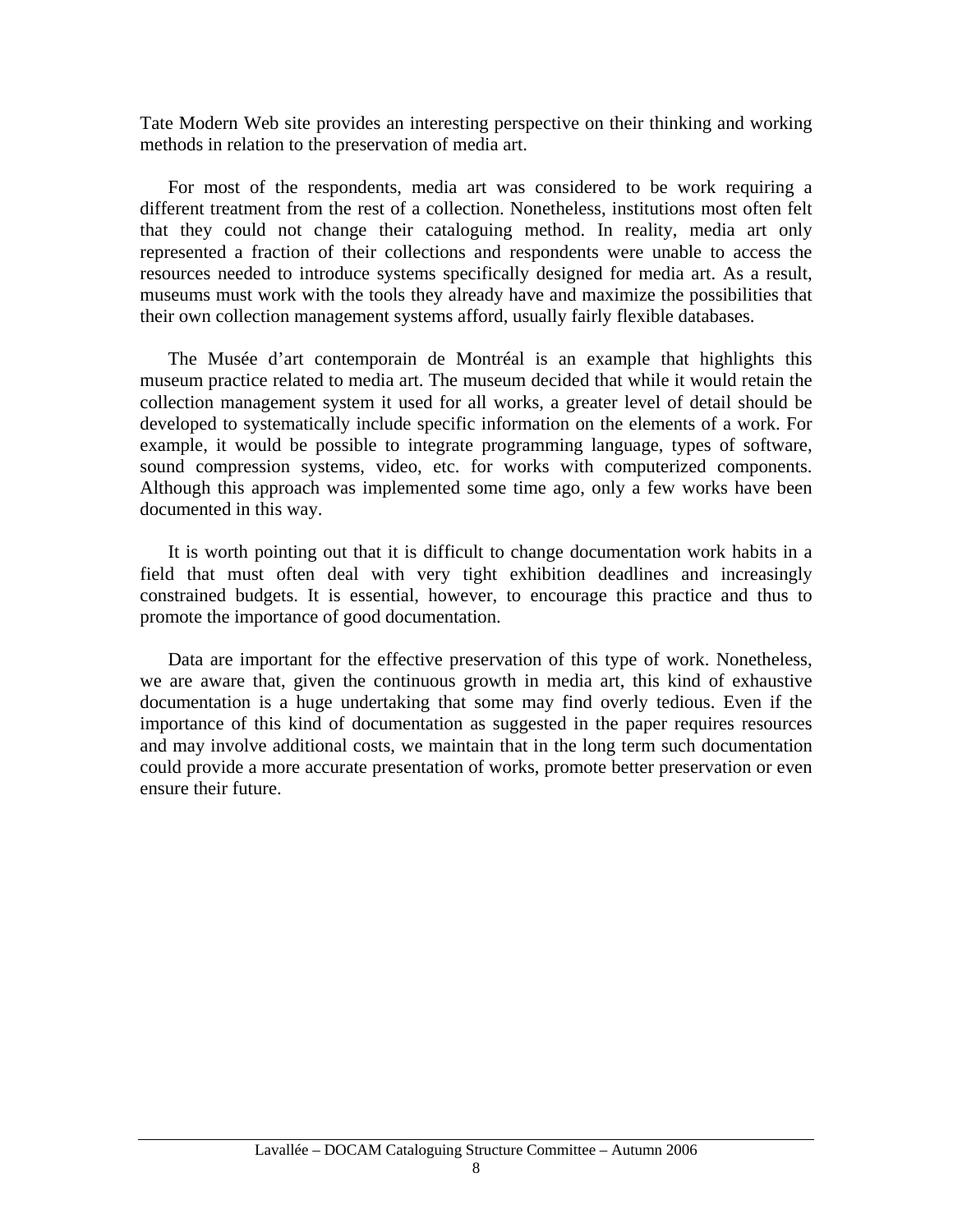## Appendix 1

### *Documenting Your Collections:*  **Info-Muse Documentation Guide**  Version 1.0, November 21, 2005

Field Index – Fine Arts/Decorative Arts

### **Identification**

- Accession Number
- Previous Number
- Discipline
- Object Category
- Object Sub-category
- Object Name
- Object Type
- Alternate Object Name
- Quantity
- Component Part Names
- Number of Components
- Additional Associations
- Military Unit
- Artist/Maker
- Artist/Maker Other Names
- Other Artist/Maker
- Other Artist/Maker Role
- Title
- Title Variation
- Manufacturer
- Manufacturer Country
- Manufacturer Province
- Manufacturer City
- Begin Date
- End Date
- Period
- Events, places, people

## **Dimensions**

- Unit Linear
- Height
- Width
- Length
- Depth
- Thickness
- Outside Diameter
- Image Height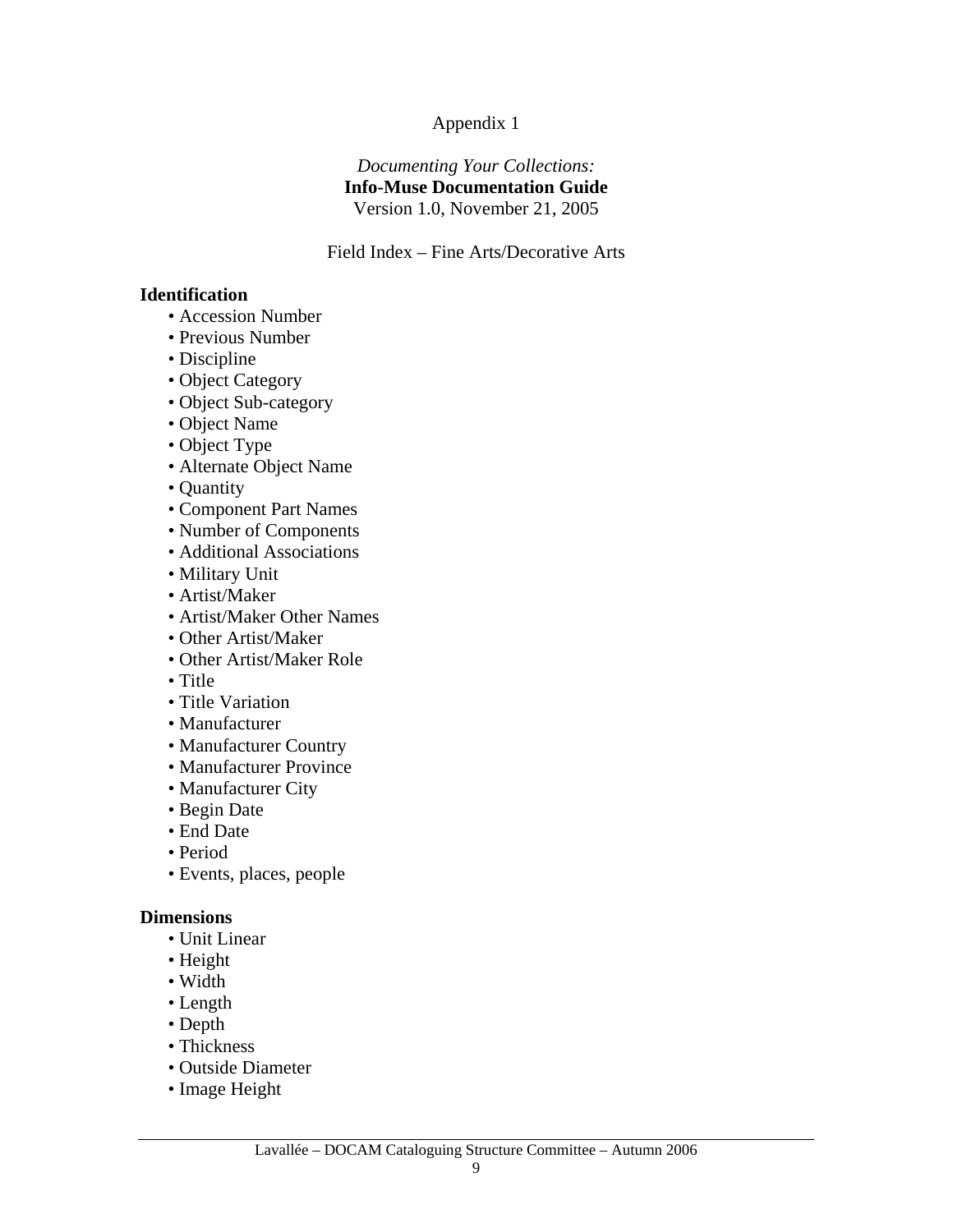- Image Width
- Frame/Pedestal Height Outside
- Frame/Pedestal Width Outside
- Frame/Pedestal Depth Outside
- Frame/Pedestal Diameter Outside
- Unit Weight
- Weight
- Dimension/Weight Remarks

## **Physical Description**

- Material
- Medium
- Support
- Technique
- Signature
- Inscription
- Subject/Image
- Current Condition
- Current Condition Date
- Current Condition Remarks
- Description
- Narrative

## **Storage Location**

- Permanent Location Site (1 to 6)
- Permanent Location Date

## **Origin**

- Originating Continent
- Originating Country
- Originating Province
- Originating City
- School/Style
- Religion
- Culture

## **Source**

- Acquisition Mode
- Accession Date
- Source
- Source Credit

## **Cataloguing**

- Cataloguer
- Catalogue Date
- Cataloguer Remarks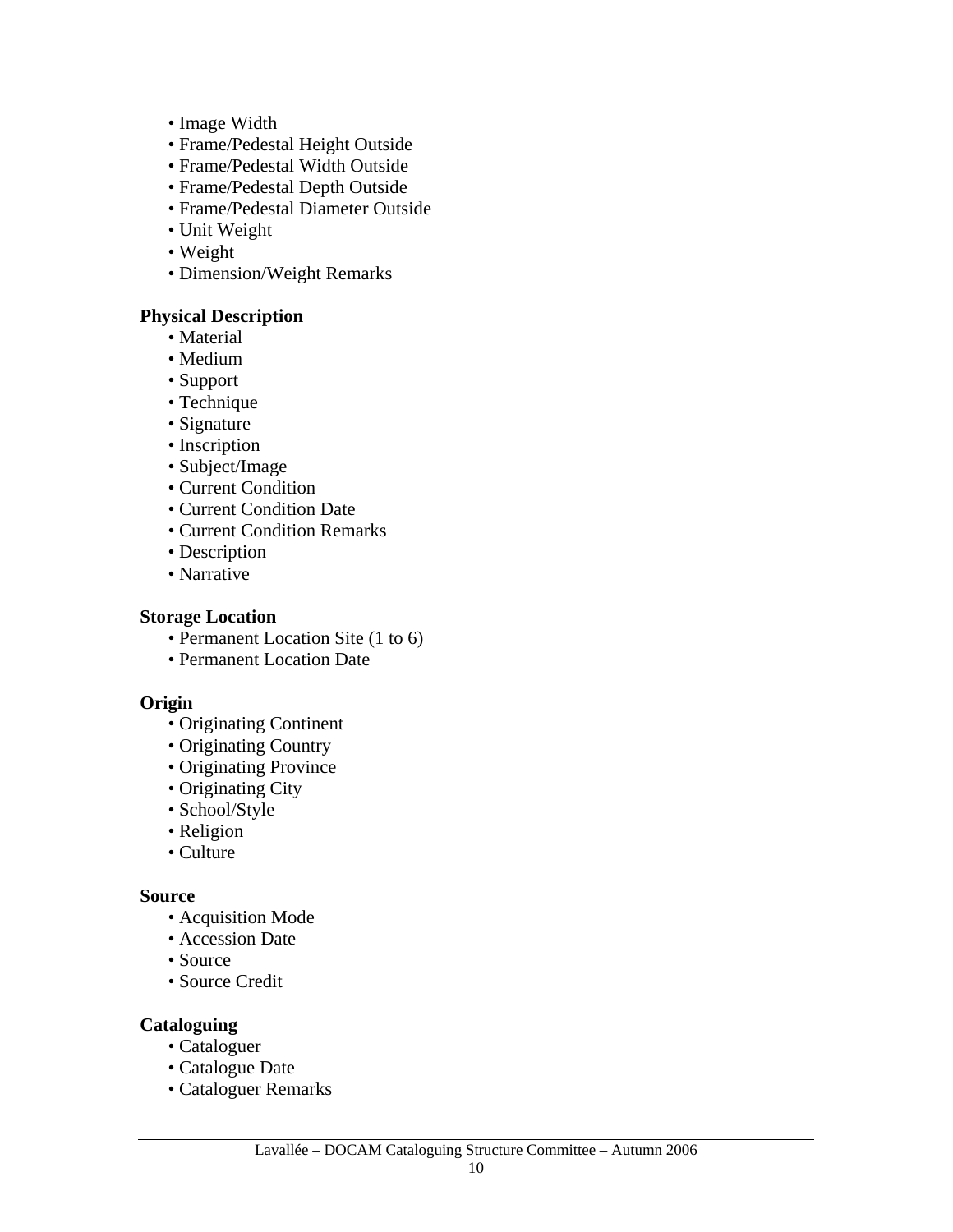## **Bibliography**

Baca, Murtha. 2002*. Introduction to art image access: issues, tools, standards, strategies*. Los Angeles: Getty Research Institute.

Depocas, Alain. 2001. *Digital Preservation: Recording the Recoding. The Documentary Strategy*. <[http://www.aec.at/festival2001/texte/depocas\\_e.html>](http://www.aec.at/festival2001/texte/depocas_e.html) (consulted November 22, 2006)

Depocas, Alain, Jon Ippolito and Caitlin Jones (Directed by). 2003. *L'approche des médias variables : la permanence par le changement*. <[http://variablemedia.net/f/preserving/html/var\\_pub\\_index.html>](http://variablemedia.net/f/preserving/html/var_pub_index.html) (consulted November 22, 2006)

Duranti, Luciana. 2004. "Preserving Authentic Electronic Art Over The Long-Term" in *AIC Annual Meeting 2004*. Portland, Oregon. <[http://aic.stanford.edu/sg/emg/library/pdf/duranti/Duranti-EMG2004.pdf>](http://aic.stanford.edu/sg/emg/library/pdf/duranti/Duranti-EMG2004.pdf) (consulted November 22, 2006)

Eamon, Christopher et al. *Media Matters: Collaborating Towards the Care of Time-Based Media Works of Art*. <<http://www.tate.org.uk/research/tateresearch/majorprojects/mediamatters/>> (consulted December 5, 2006)

Fondation Daniel Langlois. *Documentation and Conservation of Media Arts Heritage (DOCAM)*. <[http://www.docam.ca](http://www.docam.ca/)> (consulted December 1, 2006)

Gagnon, Jean. 1999. *De la vidéo aux oeuvres virtuelles : quelques entourloupettes*. <[www.unites.uqam.ca/Rencontres/montreal/pdf/jgagnon.pdf](http://www.unites.uqam.ca/Rencontres/montreal/pdf/jgagnon.pdf)> (consulted December 1, 2006)

Hunter, Jane and Tinni Choudury. 2003. *Preservation of New Media Artwork*. <http://metadata.net/panic/Presentation/pres\_meta.pdf> (consulted December 5, 2006)

International Network for the Conservation of Contemporary Art (INCCA). <<http://www.incca.org/>> (consulted December 5, 2006)

Manovich, Lev. *Metadata, Mon Amour*. <[http://www.manovich.net/>](http://www.manovich.net/) (consulted December 5, 2006)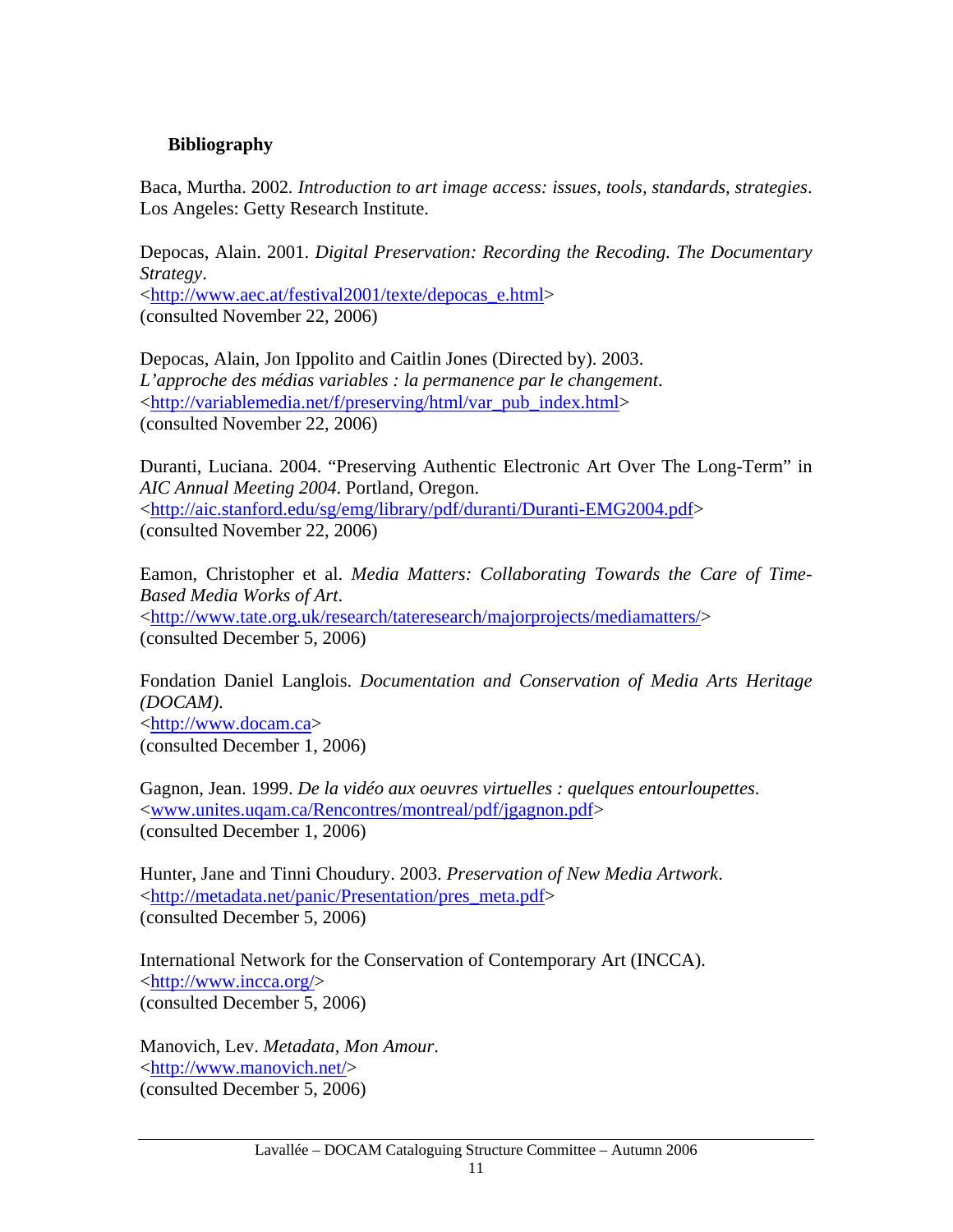Metadata Encoding and Transmission Standards (METS). <<http://www.loc.gov/standards/mets/>> (consulted December 5, 2006)

Preserving Access to Digital Information (PADI). *Variable media art*. <[http://www.nla.gov.au/padi/topics/132.html>](http://www.nla.gov.au/padi/topics/132.html) (consulted December 5, 2006)

Canadian Heritage Information Network (CHIN). *Metadata Standards for Museum Cataloguing*. <[http://www.chin.gc.ca/English/Standards/metadata\\_documentation.html>](http://www.chin.gc.ca/English/Standards/metadata_documentation.html) (consulted December 5, 2006)

Rhizome. 2006. *Forum*. <http://rhizome.org/thread.rhiz?thread=21206&page=1#41392> (consulted December 2, 2006)

Rinehart, Richard. *A System of Formal Notation for Scoring Works of Digital and Variable Media Art*. <[http://www.bampfa.berkeley.edu/about\\_bampfa/formalnotation.pdf>](http://www.bampfa.berkeley.edu/about_bampfa/formalnotation.pdf) (consulted November 25, 2006)

Rinehart, Richard. *Appendices to A System of Formal Notation for Scoring Works of Digital and Variable Media Art*. <[http://www.bampfa.berkeley.edu/about\\_bampfa/formalnotation\\_apndx.pdf](http://www.bampfa.berkeley.edu/about_bampfa/formalnotation_apndx.pdf)> (consulted November 25 , 2006)

Rinehart, Richard. *Preserving the Rhizome ArtBase*. <[http://rhizome.org/artbase/report.htm>](http://rhizome.org/artbase/report.htm) (consulted November 22, 2006)

Rothenberg, Jeff. 2000. *Long-Term Preservation of Digital Information: Challenges and Possible Technical Solutions*. <[http://www.kb.nl/coop/nedlib/workshop/rothenberg\\_kb.pdf>](http://www.kb.nl/coop/nedlib/workshop/rothenberg_kb.pdf) (consulted November 15, 2006)

Société des musées québécois. *Documenting Your Collections: Info-Muse Documentation Guide*. <[http://www.smq.qc.ca/publicsspec/guidesel/doccoll/en/index.htm>](http://www.smq.qc.ca/publicsspec/guidesel/doccoll/en/index.htm) (consulted December 5, 2006)

Turner, James. 1998. *Images en mouvement : Stockage – Repérage – Indexation*. Sainte-Foy: Presses de l'Université du Québec. (consulted December 5, 2006)